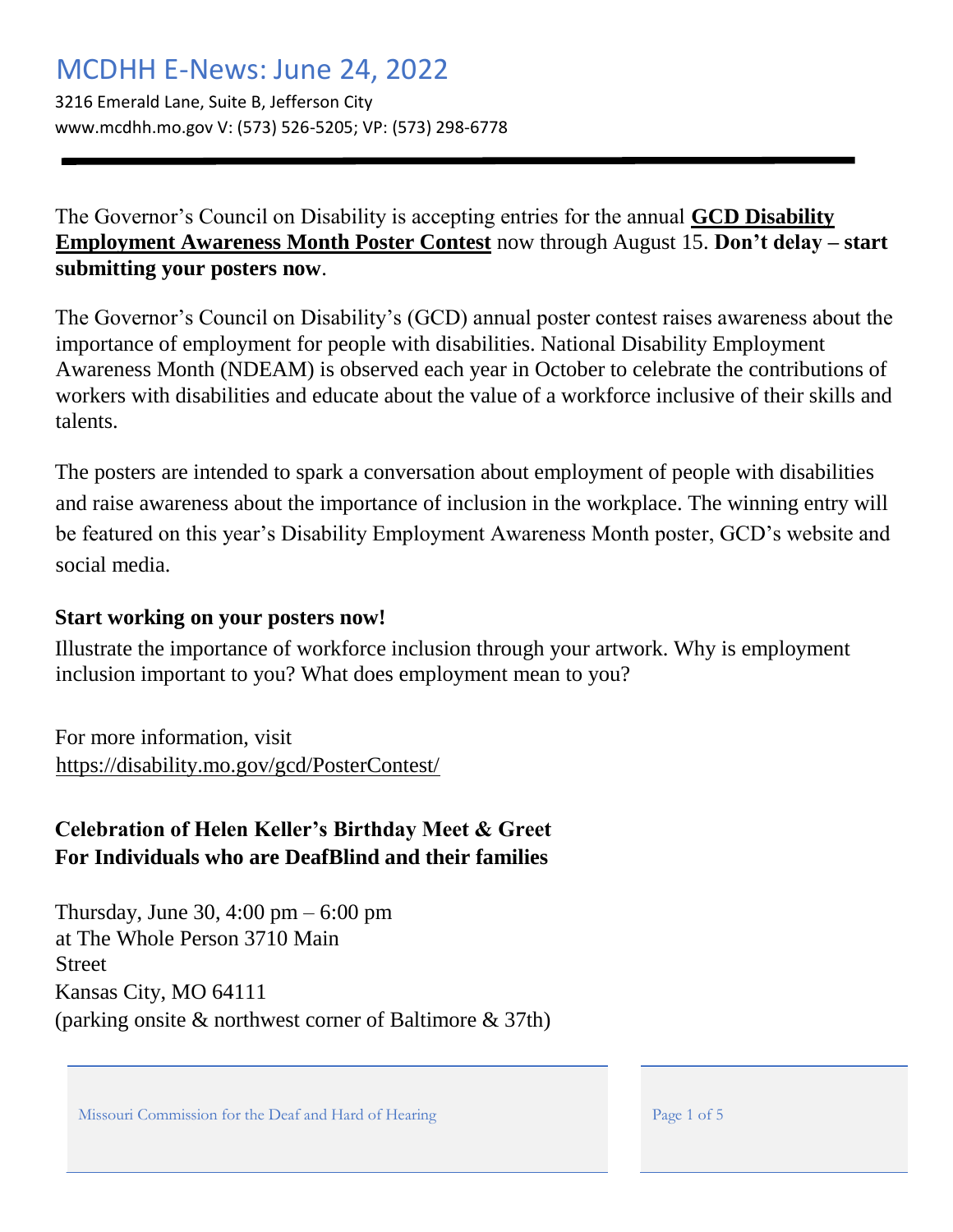Come out to **Connect** with others and to **discover resources** for DeafBlind! Stay for 2 minutes or the full 2 hours!

Snacks, swag, and resources from area agencies available! Shared life experiences from presenters who are DeafBlind!

Bring your own Interpreter, or use a chat app onsite. Two Floater Interpreters will be available for short periods of time.

Event sponsored by the Greater Kansas City DeafBlind Collaborative and The Whole Person. RSVP is requested by June 23, 2022 Email gkcdbc937@gmail.com with any questions.

#### **Deaf and Hard of Hearing Experiences in Healthcare Summit on October 21, 2022**

During this one-day virtual summit, participants will be given tools, strategies and best practices to improve language and communication access, drive systemic change and, ultimately, improve the patient experience for Deaf, hard of hearing, DeafBlind and late deafened individuals.

This summit is designed for healthcare professionals and administrators, including individuals who work in the following areas: patient experience; language services; patient services; diversity, equity, inclusion and accessibility (DEIA); and risk management.

The summit agenda and additional pertinent information is listed at [www.2axend.com/DHHSummit.](https://urldefense.com/v3/__http:/www.2axend.com/DHHSummit__;!!EErPFA7f--AJOw!UkFD60DF8JU8DlXFCXxCu2vMN99X_FCk8Tkco-RmOj6zS5bFiOSJBoP6n-rTMcz-efA6WbE$)

Bio: Leila (she/her) is a Deaf Asian writer and content creator with a multilayered skill set. She has spent over a decade managing branding and leading campaign strategy for Deaf-owned businesses and organizations. Several of her most memorable projects include  $SignVote - a$ campaign to make the Election accessible in ASL, "Human Actually" film series by

Communication Services for the Deaf, and "Our Deaf Community" and "Beyoutiful" film series by Convo Communications.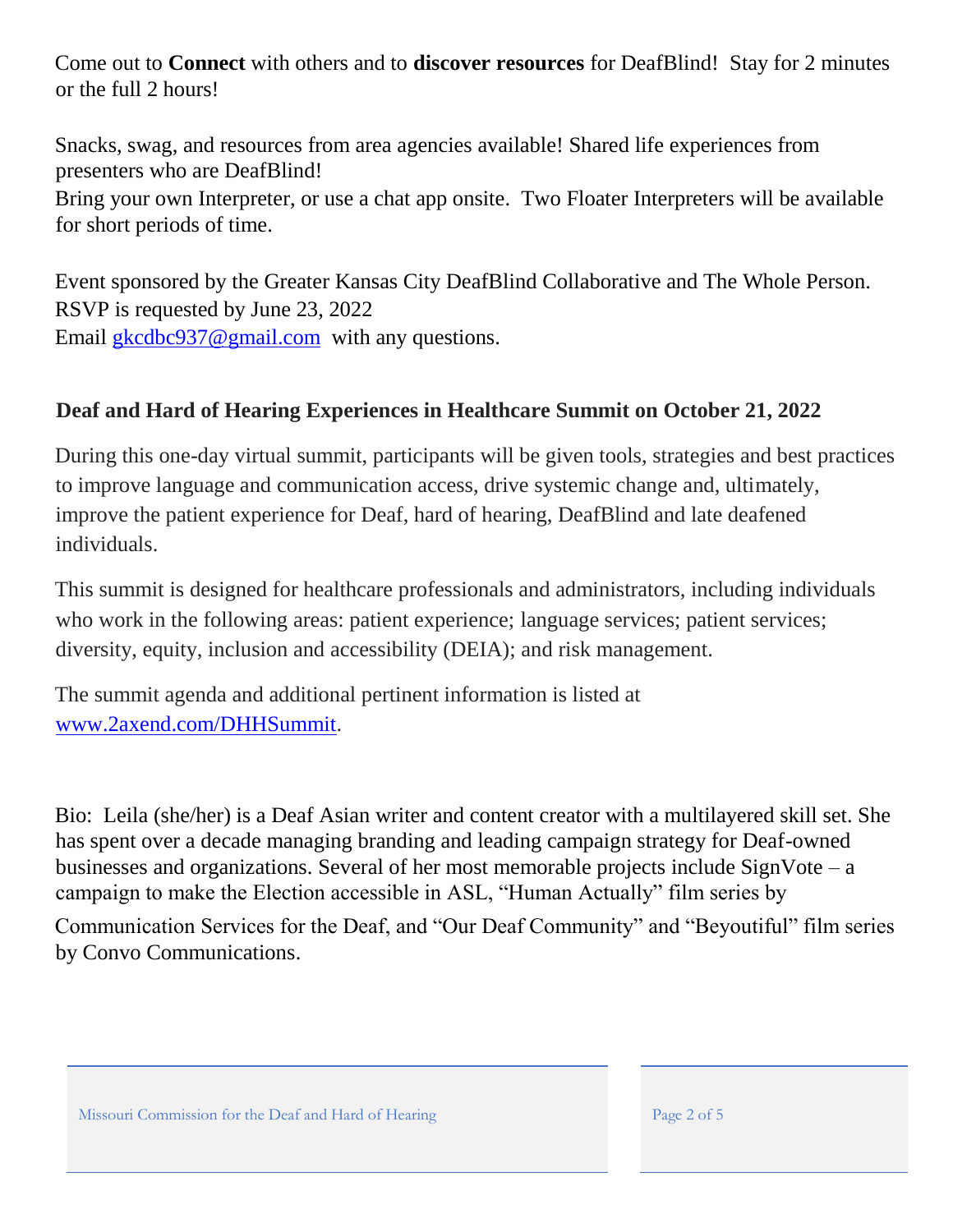## **Webinar: Organizing Our Chaos: How to Live Authentically and Effectively** -

Wednesday, June 29 at 7 pm EST

We all want happiness, and we've all experienced periods of happiness. But how can we have happiness that's sustainable? The answer lies in the balance between the chaos and the calm. The unpredictable, raw, and fluid aspects of life can be beautiful, yet overwhelming. If we can learn to organize our thoughts, dreams, projects, and priorities, we can achieve sustainable happiness. Leila shares her personal stories of how she struggled to balance work and motherhood, and the tools she's found along the way.

**NOW CASTING!** Deaf, Hard of Hearing, and Speech Disabled Individuals Ages 12-65+ for National Telecommunication Company Marketing Materials featuring various Accessibility Communication tools. Photoshoot will take place in the Kansas City Metro and wider Missouri/Kansas area. July 11, 12 and/or 13, 2022. Model compensation: \$1,200 per person. Deadline to submit interest is Friday, June 10<sup>th</sup>. If interested, email wrightlairdcasting@gmail.com a photo of yourself.

[ID: Top Image - Young woman in wheelchair smiling while communicating on a wireless phone. Bottom Image – Person holding a tablet communicating using IP Relay services. Text on the image: NOW CASTING! Deaf, Hard of Hearing, and Speech Disabled Individuals Ages 12-65+ for National Telecommunication Company Marketing

Materials featuring various Accessibility Communication tools. Deadline to submit is Friday, June 10<sup>th</sup>. \$1,200 per person. Email wrightlairdcasting@gmail.com a photo of yourself for more info]

**Child Protective Services and ASL Interpreter Webinars** will offered in June, July and August. To receive full credit, you will need to attend all three sessions offered each month. For more information, click here on the monthly links: June [-](file://///OAADMINFILES/MCDHHFILE/ENews%20KEEP/Old%20ENEWS%20Docs/Educational%20CPS%20Flyer-June%2022.pdf) [June CPS Courses](file://///OAADMINFILES/MCDHHFILE/ENews%20KEEP/Old%20ENEWS%20Docs/Educational%20CPS%20Flyer-June%2022.pdf) [July](file://///OAADMINFILES/MCDHHFILE/ENews%20KEEP/Old%20ENEWS%20Docs/CPS%20and%20the%20CPC%20July%202022%20Flyer.pdf) - July [CPS Courses](file://///OAADMINFILES/MCDHHFILE/ENews%20KEEP/Old%20ENEWS%20Docs/CPS%20and%20the%20CPC%20July%202022%20Flyer.pdf) August - [August CPS Courses](file://///OAADMINFILES/MCDHHFILE/ENews%20KEEP/Old%20ENEWS%20Docs/Aug%202022%20Flyer-TIIWC%20(2).pdf)

Join MCDHH on August 20, 2022 at **Silver Dollar City Deaf and Hard of Hearing** 

Missouri Commission for the Deaf and Hard of Hearing Page 3 of 5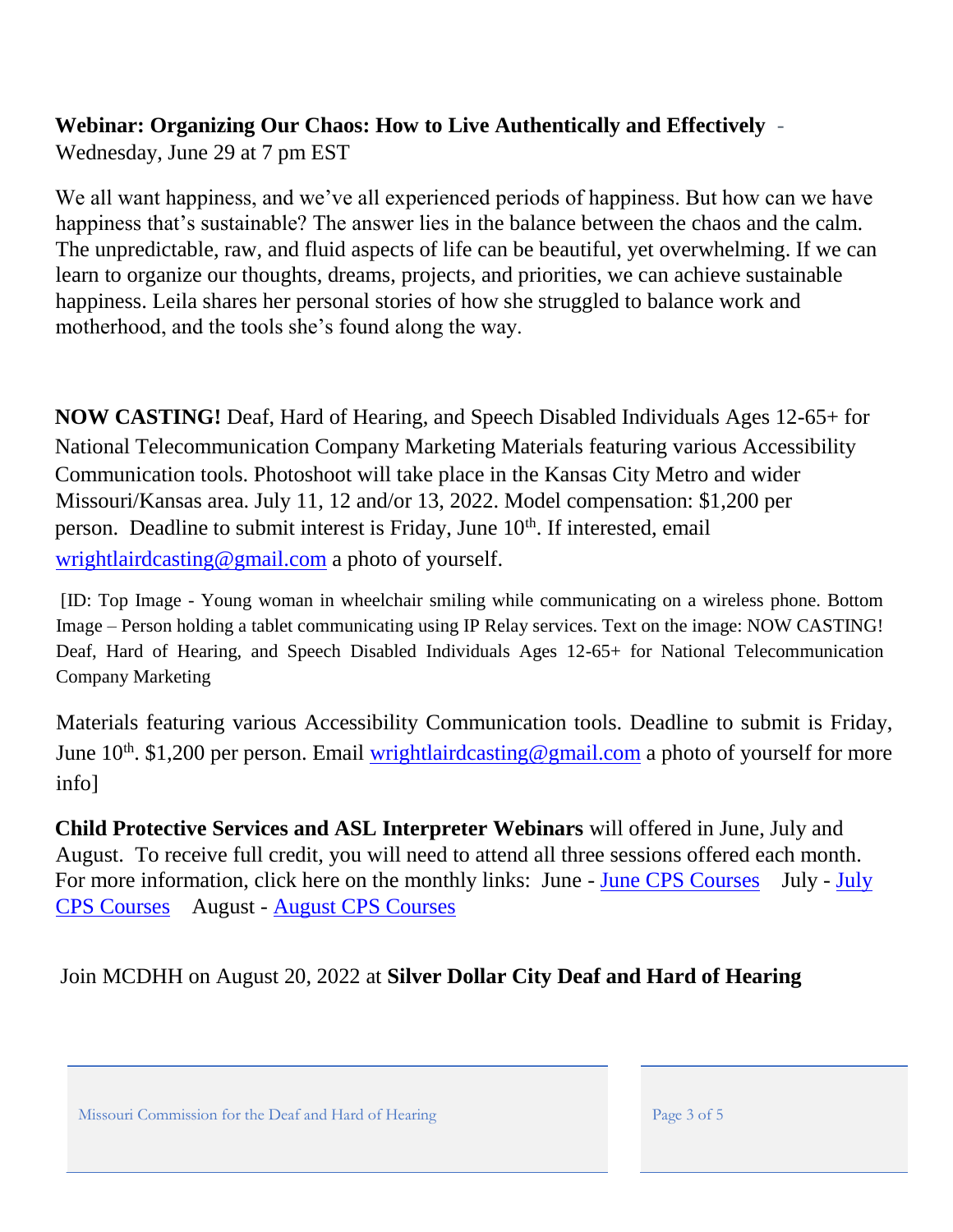**Awareness Day.** If you are interested to be an interpreter for Deaf Awareness Day at Silver Dollar City on August 20, please email Amy Sue Guinn at Amysue.Guinn@mcdhh.mo.gov by June  $15^{\text{th}}$ .

**Deaf Visual Arts Festival** will be Saturday, September 10, 2022. If you are a deaf artist and are interested in being an exhibitor the deadline is Friday, June 10, 2022. For more information, click here: [https://dvaf.deafinc.org](https://dvaf.deafinc.org/)

For the first time ever, Kansas Relay and The Whole Person will be hosting Deaf Cultural Day at **Sporting Kansas City.** There will be a big tent set up outside the stadium (inside the perimeter of the stadium area) for folks to mingle and hang out 2 hours before the game starts. We are looking to have about 20 vendors at the event, if you are interested in being one, please reach out to myself and Micki Keck. There's no cost to being a vendor. If you would like to contribute to the event, please contact me directly. For more information, click here[:](file://///OAADMINFILES/MCDHHFILE/ENews%20KEEP/Old%20ENEWS%20Docs/SKC%20Save%20the%20Date.pdf) [Sporting KC](https://mcdhh.mo.gov/assets/sites/12/SKC-Save-the-Date.pdf)

SHOW ME SUMMIT ON AGING & HEALTH 2022 We Are BETTER TOGETHER! SHOW ME SUMMIT ON AGING & HEALTH 2022 September 12-14, Kansas City, MO www.ma4web.org Missouri Association of Area Agencies on Aging and Age Positive Present the JOINT 17th Show Me Summit and the 7th Age Positive Conference September 12-14 | Fully in person at the Intercontinental Kansas City on the Plaza. For more information, click here: [Show Me Summit](http://www.ma4web.org/summit)